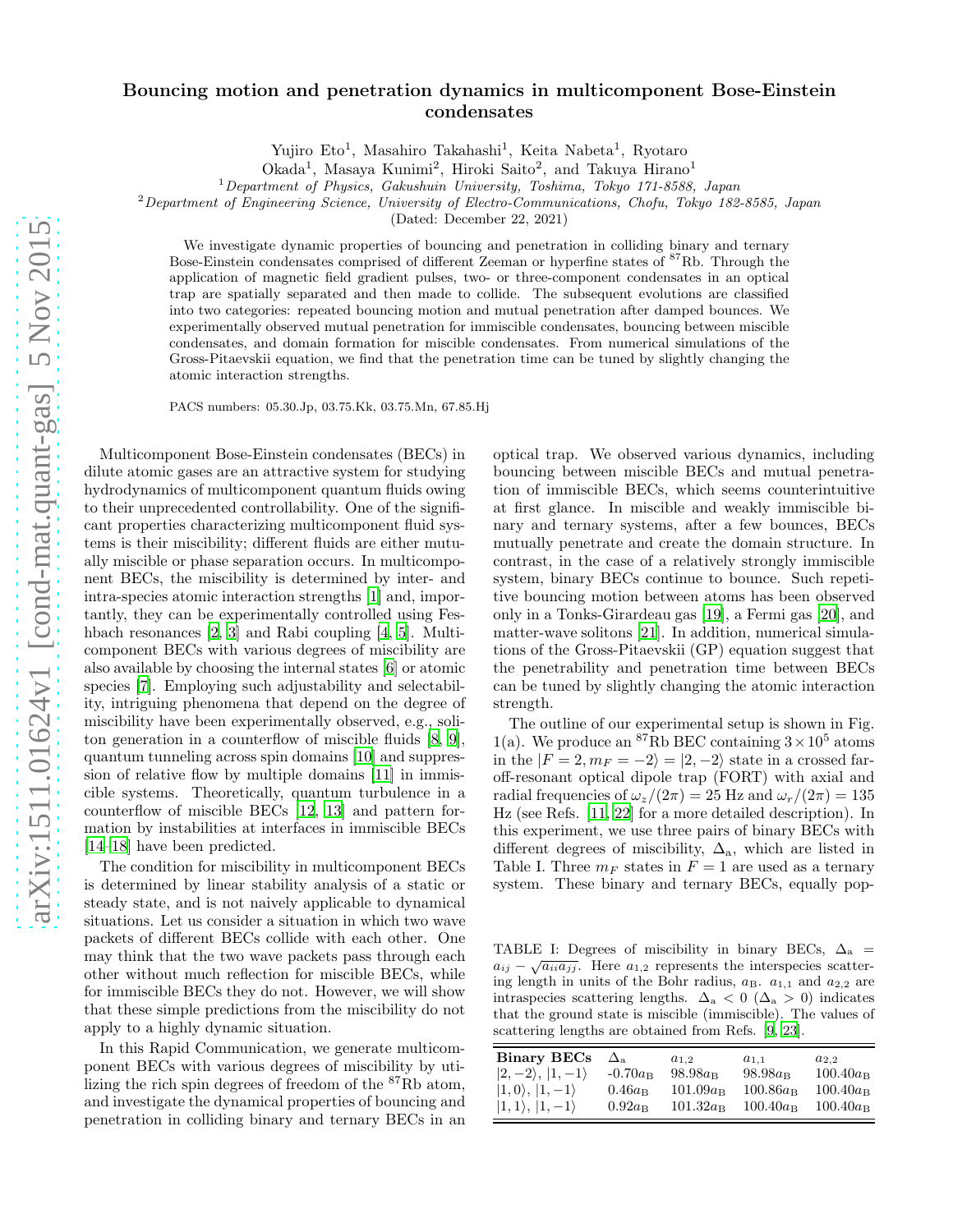

FIG. 1: (color online) (a) Schematic illustration of the experimental setup. The BEC is confined in the crossed FORT. The multicomponent BECs are prepared using a mw pulse or an rf pulse. After the application of a magnetic field gradient along the z-direction during  $T_{\text{sep}} = 60$  ms and free evolution of  $T_{\text{evo}}$ , the atoms are released from the FORT and then the  $m_F$  components are separated by the SG method. (b) Hyperfine spectroscopy. The mw pulse with a  $100 \mu s$  duration is irradiated to the BECs in the  $|2, -2\rangle$  state. Populations after the application of the mw pulse are plotted as a function of the frequency of the mw pulse. (c) Zeeman spectroscopy. The BECs are initially populated in  $|1, -1\rangle$  state. The shape of the applied rf pulse is a Gaussian function with a standard deviation of 23  $\mu$ s. The small error bars in (b) and (c) enable accurate preparation of multicomponent BECs. (d) An example of the procedure used to collide two-component BECs in an optical trap. Two-component BECs comprised of  $|1, 0\rangle$ and  $|1, -1\rangle$  are separated by a magnetic field gradient (left). They collide after the magnetic field gradient is turned off (right).

ulated in each level, are prepared by applying resonant microwave (mw) and radio frequency (rf) pulses to the BEC in the  $|2, -2\rangle$  state. The resonant frequencies between  $|2, -2\rangle$  and  $|1, -1\rangle$ , between  $|1, -1\rangle$  and  $|1, 0\rangle$ , and between  $|1, -1\rangle$  and  $|1, 1\rangle$  are found by performing hyperfine spectroscopy [Fig. 1 (b)] and Zeeman spectroscopy [Fig.  $1(c)$ ]. The bias magnetic field along the *z*-direction is estimated to be 11.599 G from these spectroscopic measurements.

In order to spatially separate the BECs, we apply a  $m_F$ -dependent potential gradient along the *z*-direction using a magnetic field gradient pulse with a duration of  $T_{\rm sep} = 60$  ms [left side of Fig. 1(d)], whose strength is 900 mG/cm except for the pair of  $|2, -2\rangle$  and  $|1, -1\rangle$ . The magnetic field gradient is reduced to 600 mG/cm for the  $|2, -2\rangle$  component in order to avoid the escape of atoms from a shallow optical trap. The magnetic field gradient is then turned off and the system evolves in the FORT



FIG. 2: (color online) (a) Tevo versus atomic density distributions for three pairs of binary BECs. Each distribution corresponds to the average values obtained over three measurements. The dotted curves represent contours at 0.7 times the density of each maximum. (b)  $T_{\text{evo}}$  versus the relative center of mass position after the TOF  $(z_{rel}^{\text{TOF}})$ . Each point represents the average values obtained over three measurements, and the error bars indicate the standard deviation of those measurements.

for an amount of time  $T_{\text{evo}}$  [right side of Fig. 1(d)]. After  $T_{\text{evo}}$ , the BECs are released from the FORT, and each  $m_F$ component is imaged by the Stern-Gerlach (SG) method with a time-of-flight (TOF) of 15 ms. In order to observe the time evolution, we repeat the above procedure with different values of  $T_{\text{evo}}$ .

We first investigate the dynamics of colliding binary BECs for three different values of  $\Delta_{a}$ . Figure 2(a) shows the  $T_{\text{evo}}$  dependence of atomic density distributions for three pairs of binary BECs, where each distribution corresponds to the average values obtained over three measurements. In order to extract bouncing and penetrating motions from the data in Fig.  $2(a)$ , relative center of mass positions  $(z_{rel}^{TOF})$  are calculated, which are shown in Fig. 2(b). Note that the center of mass positions after the TOF do not correspond exactly to those in the trap, and their values might be affected by the in-trap velocity. However, in the previous study [\[11](#page-3-10)], we confirmed that the numerically obtained in-trap motion agrees qualita-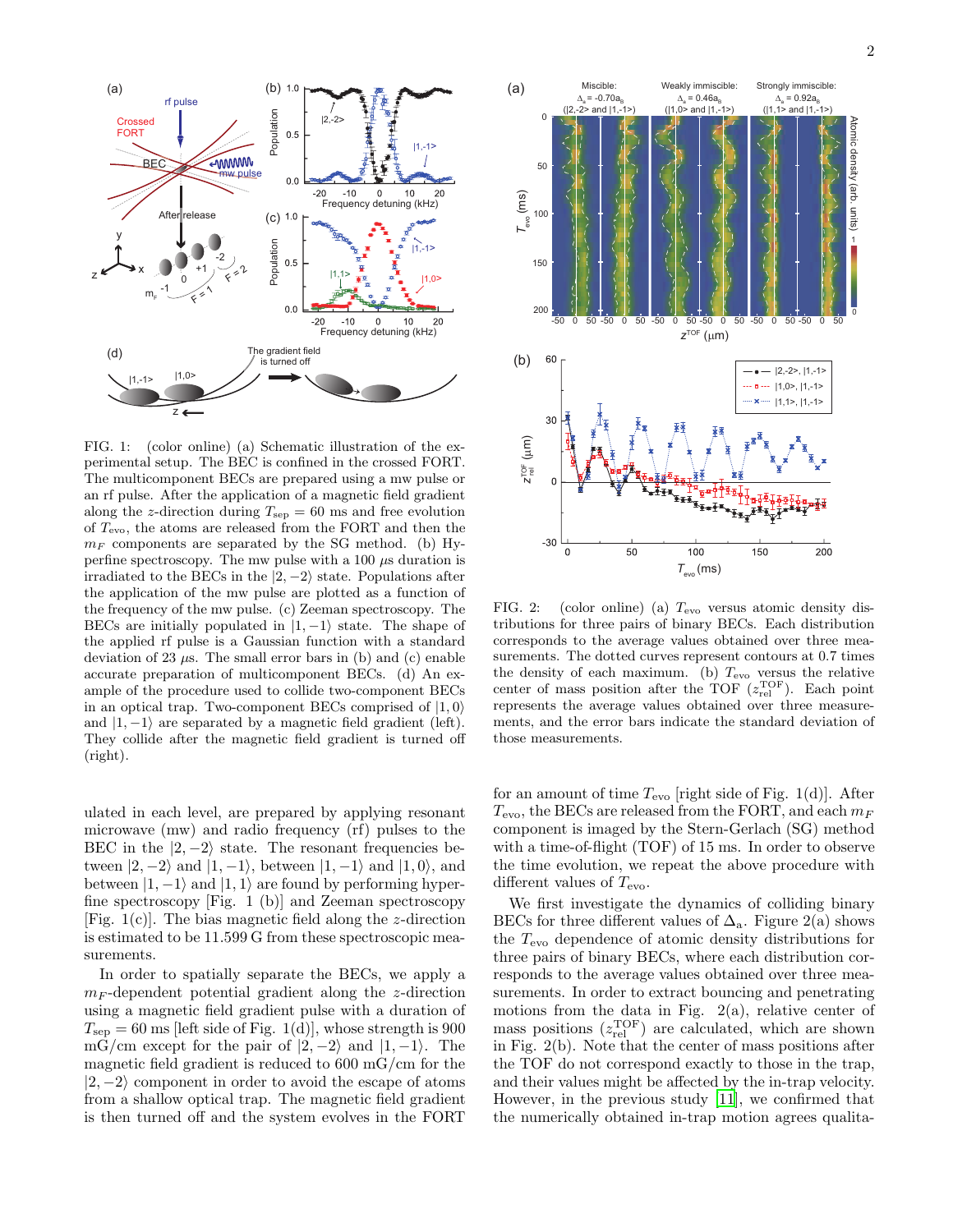

FIG. 3: (color online) (a) Absorption images of weakly immiscible BECs at early  $T_{\text{evo}}$  values. (b) Absorption images of weakly immiscible and miscible BECs at  $T_{\text{evo}} = 130 \text{ ms}$ and 200 ms. These images are obtained from a single shot measurement. In the density distributions of Fig. 2(a), the domain structures in (b) vanish due to the averaging of the data.

tively with the experimentally obtained  $z_{\text{rel}}^{\text{TOF}}$  values due to the short TOF time.

The common feature in all of the pairs shown in Fig.  $2(b)$  is that  $z_{rel}^{TOF}$  oscillates for small  $T_{evo}$ , namely, the BECs bounce at least once. The difference appears after a few bounces, and their motions are classified into two categories. In the case of the strongly immiscible pair,  $z_{\text{rel}}^{\text{TOF}}$  oscillates in the range of  $z_{\text{rel}}^{\text{TOF}} \geq 0 \mu \text{m}$ , where the oscillation frequency of 33 Hz is larger than the axial trap frequency. This indicates that the strongly immiscible binary BECs continue to bounce without passing through each other. On the other hand, in the case of the other pairs,  $z_{rel}^{TOF}$  becomes negative after a few damped oscillations, namely, the two wave packets mutually penetrate after a few bounces.

Although in our experiment the energy given by the magnetic field gradient is one order of magnitude larger than the effective energy barrier [\[10](#page-3-9)] for immiscible BECs to tunnel through each other, all of the pairs exhibit the bouncing motion at the first collision. This seemingly counterintuitive behavior can be understood by considering the energy required to overlap the BECs. If the spatially separated BECs were overlapped without bouncing, a large additional energy would be required due to the interspecies mean field interaction proportional to  $a_{1,2}$ , which is much larger than the effective energy barrier. The magnitudes of  $a_{1,2}$  for the three pairs are almost the same, and thus the bounce occurs even in the miscible system.

The penetrability of the colliding BECs is sensitive to  $\Delta_{\rm a}$ , although the energy given by the magnetic field gradient is larger than the effective energy barrier. This is likely due to the transfer of the energy of the center of mass motion into the spatial structures. Figures  $3(a)$ and 3(b) show typical absorption images of the bouncing



FIG. 4: (color online) Numerical simulation of in-trap motion with various degrees of miscibility. In these numerical simulations, the  $a_{1,2}$  values between  $|1, 1\rangle$  and  $|1, -1\rangle$  are varied. Although we assume a harmonic trap in the numerical simulations, the trap created by the Gaussian beams is shallower in the actual experiments. This difference leads to the discrepancy in the initial potential energies. By tuning the value of  $T_{\rm sep}$  in the simulations, we can compensate for this discrepancy. (a)  $T_{\text{evo}}$  versus atomic density distributions for  $\Delta_a = -0.8a_B$ ,  $0.4a_B$ , and  $0.92a_B$  (See the Supplemental Material for movies of the dynamics of the density pro-file [\[24](#page-4-8)]). (b) Cross-time ( $T_{\text{cross}}$ ) as a function of  $\Delta_{\text{a}}$ . Here  $z_{\text{rel}}$  first crosses zero at  $T_{\text{cross}}$ . The inset shows  $T_{\text{evo}}$  versus  $z_{rel}$ , where solid, broken, and dotted curves represent data for  $\Delta_{\rm a} = -0.8a_{\rm B}$ , 0.4a<sub>B</sub>, and 0.92a<sub>B</sub>, respectively.

motion and the penetration process, respectively. The width in the z-direction is significantly changed with the bouncing motion  $[Fig. 3(a)]$ , and in this process, the domain structure is formed regardless of miscibility [Fig. 3(b)]. These experimental results show that the acquired kinetic energy of the center of mass is converted to the energies of the domain formation and the spatial narrowing.

We numerically simulate the dynamics of colliding binary BECs by changing the value of  $a_{1,2}$  between  $|1,1\rangle$ and  $|1, -1\rangle$ . In order to investigate the relationship between  $\Delta_{a}$  and the penetrability, we calculate the crosstime  $T_{\text{cross}}$  at which  $z_{\text{rel}}$  first crosses zero [inset of Fig. 4(b)]. Figure 4(b) shows the  $\Delta$ <sub>a</sub> dependence of  $T_{\text{cross}}$ .  $T_{\text{cross}}$  sharply increases with  $\Delta_{\text{a}}$  in the region of  $\Delta_{\text{a}} > 0$ ,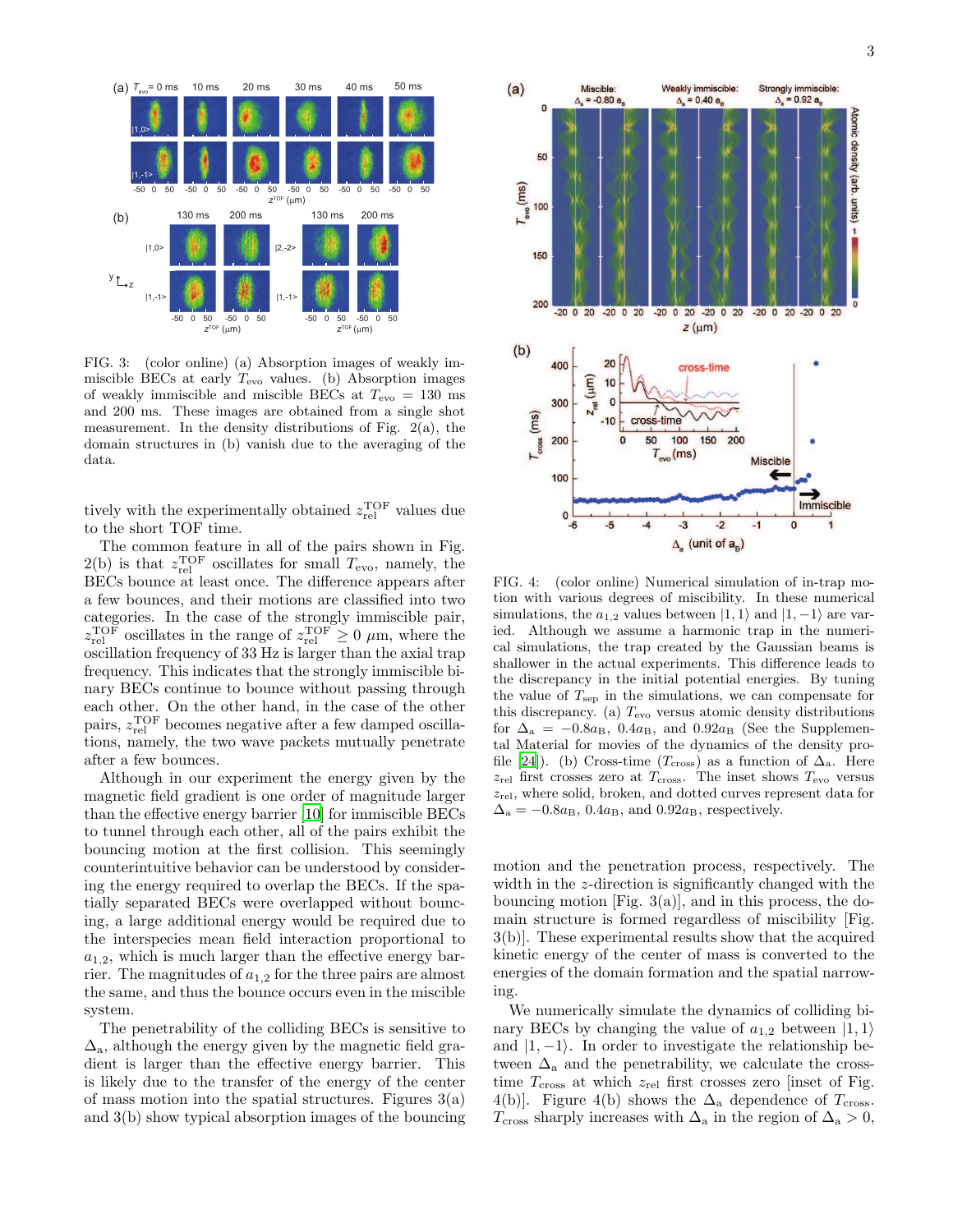

FIG. 5: (color online) Time evolution of colliding ternary BECs. (a)  $T_{\text{evo}}$  versus atomic density distributions. (b) Absorption images of ternary BECs at  $T_{\text{evo}} = 100 \text{ ms}$  and 195 ms.

whereas it is nearly constant for  $\Delta_{\rm a} < 0$ . When  $\Delta_{\rm a} \gtrsim a_{\rm B}$ ,  $z_{rel}$  cannot reach zero, i.e., binary BECs continue to bounce without passing through each other. This threshold varies depending on the energy given by the magnetic field gradient. This result shows that the penetrability is sensitive to  $\Delta_{a}$  and can be tuned by slightly changing the atomic interaction strengths in immiscible BECs [\[24\]](#page-4-8).

Damped bouncing motion is also observed in simulations of miscible and weakly immiscible BECs, as shown in Fig. 4(a) and the inset of Fig. 4 (b). Since the binary BECs mutually penetrate while repelling each other, the spatial domain structures are formed, in accordance with which reproduce the experimental results [Fig. 3(b)]. The fringe patterns existing at  $T_{\text{evo}} = 0$  ms are created during the course of spatial separation of the BECs.

Finally, we investigate the dynamics of colliding ternary BECs, which are comprised of three spin states in  $F = 1$ . Figure 5(a) shows  $T_{\text{evo}}$  versus atomic density distributions for the ternary BECs. The components  $|1, 1\rangle$ and  $|1, -1\rangle$  collide with  $|1, 0\rangle$ . After a few bounces, the ternary BECs form the domain structures [Fig. 5(b)].

Additionally, in this case, the different components refuse to overlap each other. Such bouncing motion of multicomponent BECs implies the possibility for realizing a Newton's cradle, which was experimentally observed in a Tonks-Girardeau gas [\[19\]](#page-4-3) and theoretically predicted for colliding matter-wave solitons [\[25\]](#page-4-9).

In conclusion, we have investigated the dynamic properties of penetration and bouncing motion in colliding binary and ternary BECs in an optical trap. In contrast to previous experiments on collisions between BECs in a magnetic trap [\[7,](#page-3-6) [26\]](#page-4-10), the use of an optical trap enabled us to generate multicomponent BECs with various degrees of miscibility. The observed dynamics are classified into two categories: repeated bouncing motion and mutual penetration after damped bouncing motion. The various counterintuitive effects such as mutual penetration in immiscible BECs, bouncing between miscible BECs, and domain formation in miscible BECs were observed. In addition, our numerical simulations show that the properties of penetration and bouncing can be tuned by slightly changing the atomic interaction strengths. These results suggest the possibility of controlling the dynamics of binary BECs by slightly tuning their interaction strengths. For example, bouncing and penetration properties in binary BECs respectively enable one component to act as a tunable atom mirror and the other as a dispersive medium. Our investigation on the dynamics of multicomponent condensates will be useful in the field of quantum hydrodynamics and atom optics. Also our method can be used to study the thermalisation mechanism of an isolated quantum system [\[27\]](#page-4-11).

We thank S. Tojo, M. Sadgrove, and Y. Masuyama for their contributions in the early stage of this work. We also thank M. Tsubota and H. Takeuchi for fruitful discussions. This work was supported by a Grant-in-Aid for Scientific Research (C) (No. 26400414, No. 15K05233), a Grant-in-Aid for Scientific Research on Innovation Areas Fluctuation & Structure (No. 25103007) from the Ministry of Education, Culture, Sports, Science, and Technology of Japan, and Research Grants of Yoshishige Abe Memorial Fund.

- <span id="page-3-0"></span>[1] E. Timmermans, Phys. Rev. Lett. 81, 5718 (1998).
- <span id="page-3-1"></span>[2] S. Inouye, M. R. Andrews, J. Stenger, H.-J. Miesner, D. M. Stamper-Kurn, and W. Ketterle, Nature 392, 151 (1998).
- <span id="page-3-2"></span>[3] G. Thalhammer, G. Barontini, L. De Sarlo, J. Catani, F. Minardi, and M. Inguscio, Phys. Rev. Lett. 100, 210402 (2008).
- <span id="page-3-3"></span>[4] E. Nicklas, H. Strobel, T. Zibold, C. Gross, B. A. Malomed, P. G. Kevrekidis, and M. K. Oberthaler, Phys. Rev. Lett. 107, 193001 (2011).
- <span id="page-3-4"></span>[5] E. Nicklas, W. Muessel, H. Strobel, P. G. Kevrekidis, and M. K. Oberthaler, [arXiv:1407.8049.](http://arxiv.org/abs/1407.8049)
- <span id="page-3-5"></span>[6] D. M. Stamper-Kurn, M. R. Andrews, A. P. Chikkatur, S. Inouye, H.-J. Miesner, J. Stenger, and W. Ketterle,

Phys. Rev. Lett. 80, 2027 (1998).

- <span id="page-3-6"></span>[7] G. Modugno, M. Modugno, F. Riboli, G. Roati, and M. Inguscio Phys. Rev. Lett. 89, 190404 (2002).
- <span id="page-3-7"></span>[8] C. Hamner, J. J. Chang, P. Engels, and M. A. Hoefer, Phys. Rev. Lett. 106, 065302 (2011).
- <span id="page-3-8"></span>[9] M. A. Hoefer, J. J. Chang, C. Hamner, and P. Engels, Phys. Rev. A 84, 041605(R) (2011)
- <span id="page-3-9"></span>[10] D. M. Stamper-Kurn, H.-J. Miesner, A. P. Chikkatur, S. Inouye, J. Stenger, and W. Ketterle, Phys. Rev. Lett. 83, 661 (1999).
- <span id="page-3-10"></span>[11] Y. Eto, M. Kunimi, H. Tokita, H. Saito, and T. Hirano, Phys. Rev. A 92, 013611 (2015).
- <span id="page-3-11"></span>[12] H. Takeuchi, S. Ishino, and M. Tsubota, Phys. Rev. Lett. 105, 205301 (2010).